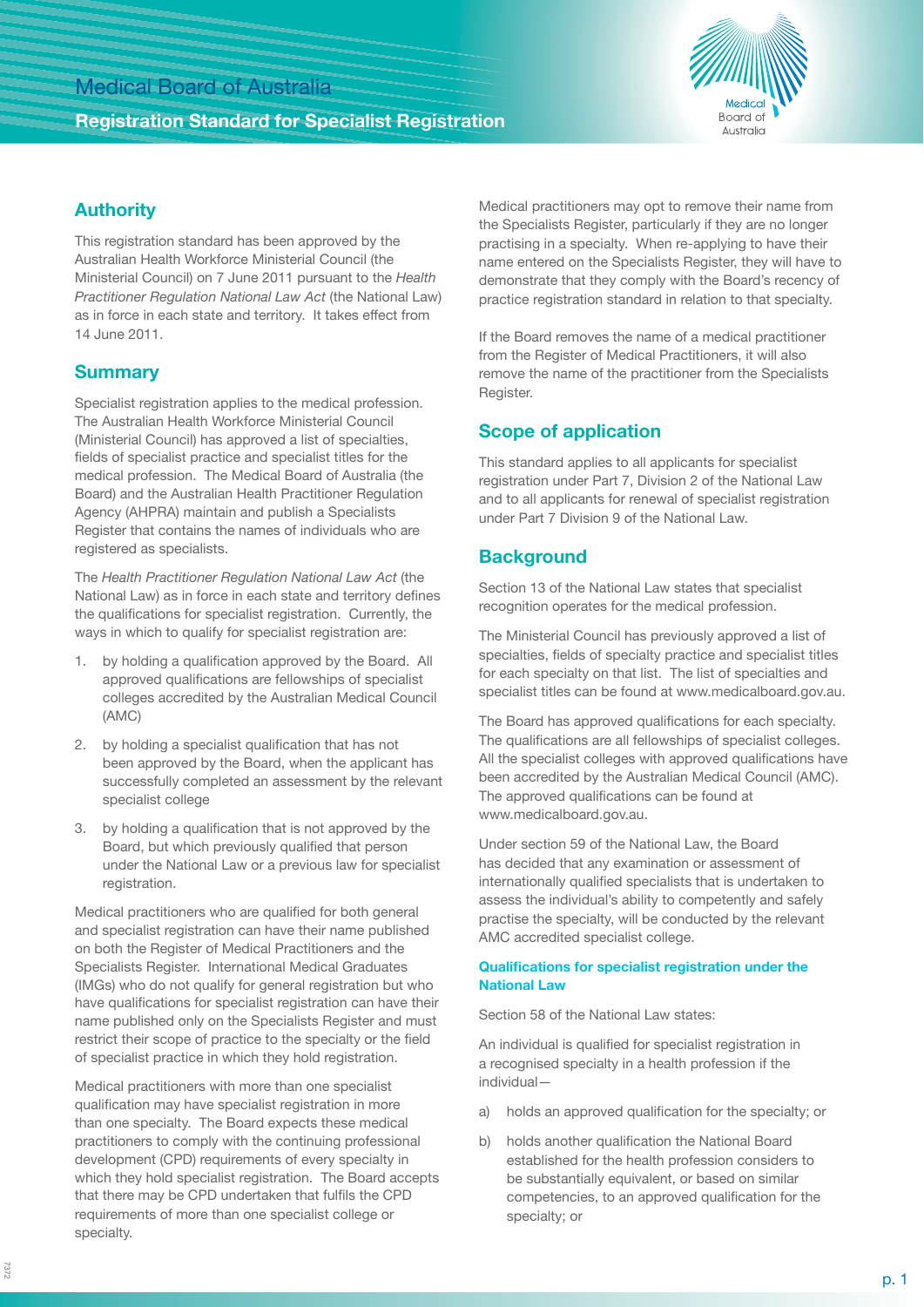## **Registration Standard for Specialist Registration**



- c) holds a qualification, not referred to in paragraph (a) or (b), relevant to the specialty and has successfully completed an examination or other assessment required by the National Board for the purpose of registration in the specialty; or
- d) the individual
	- i) holds a qualification, not referred to in paragraph (a) or (b), that under this Law or a corresponding prior Act qualified the individual for specialist registration (however described) in the specialty; and
	- ii) was previously registered under this Law or the corresponding prior Act on the basis of holding that qualification for the specialty.

#### **Current pathways to specialist registration**

Under currently available pathways, a person is qualified for specialist registration if they hold:

- 1. an approved qualification. The Board has approved the qualification of fellowship of all the AMC accredited specialist colleges
- 2. a qualification relevant to the specialty, usually from a country outside Australia, when the applicant has been assessed by an AMC accredited specialist college and has completed all requirements for a qualification that is approved by the Board. This is commonly referred to as the 'specialist pathway' to registration.

The specialist college will usually confirm that the applicant is eligible for the fellowship qualification to be awarded.

If a specialist college assesses a practitioner under the specialist pathway as 'partially comparable' or 'substantially comparable', the practitioner is not qualified for specialist registration until the specialist college confirms that they have successfully completed any additional requirements such as supervised training or examinations

3. a qualification that is not an approved qualification but was previously registered under the National Law or another corresponding prior Act on the basis of holding that qualification for the specialty.

#### **Relationship between specialist registration and specialist colleges**

Most medical practitioners with specialist registration will have a fellowship qualification from an AMC accredited specialist college. However, the Board will accept for specialist registration confirmation that an applicant has been assessed by a specialist college and has passed the requirements for the approved qualifications, regardless of whether they have been awarded a fellowship.

It is not necessary for medical practitioners with specialist registration to continue to be members or fellows of the specialist college to remain on the Specialists Register. Fellowship in this context does not refer to the qualification (which cannot be revoked), but to the ongoing affiliation with or membership of the specialist college. However, medical practitioners on the Specialists Register are required to continue to comply with the Board's registration standard for CPD. In the case of medical practitioners on the Specialists Register, this requires that they meet the standards for CPD set by the relevant AMC accredited specialist college.

There may be circumstances when a specialist college decides to revoke a practitioner's fellowship (i.e. membership). This may be for one of a range of reasons, including because the practitioner is not considered to be suitable to be a fellow or member of the specialist college or because of non-compliance with the specialist college's CPD requirements. These practitioners will remain on the Specialists Register until the Board or a Tribunal decides to remove their name, consistent with the provisions of the National Law. If a practitioner's fellowship or membership has been revoked because they are not deemed to be suitable, particularly if there are issues of professional conduct, professional performance or impairment, the Board expects the specialist college to notify the Board, in the interests of public safety. The Board will consider the information and will decide on any necessary course of action.

The Board encourages any specialist college to notify the Board if it has revoked a practitioner's fellowship or membership for failing to comply with CPD requirements. The Board can ask the practitioner whether or not he or she has complied with the Board's CPD registration standard.

### **Period of registration**

The Board will initially grant specialist registration for the period until the following 30 September. Thereafter, specialist registration will be granted for 12 months, with an expiry date of 30 September of each year.

## **Requirements**

#### **For initial registration - Applicant is on the Register of Medical Practitioners**

If the applicant for specialist registration is currently registered, they are not required to produce documentation previously presented to the Board for registration purposes. This includes proof of identity documents, medical degrees and evidence that they have met the Board's English language skills registration standard.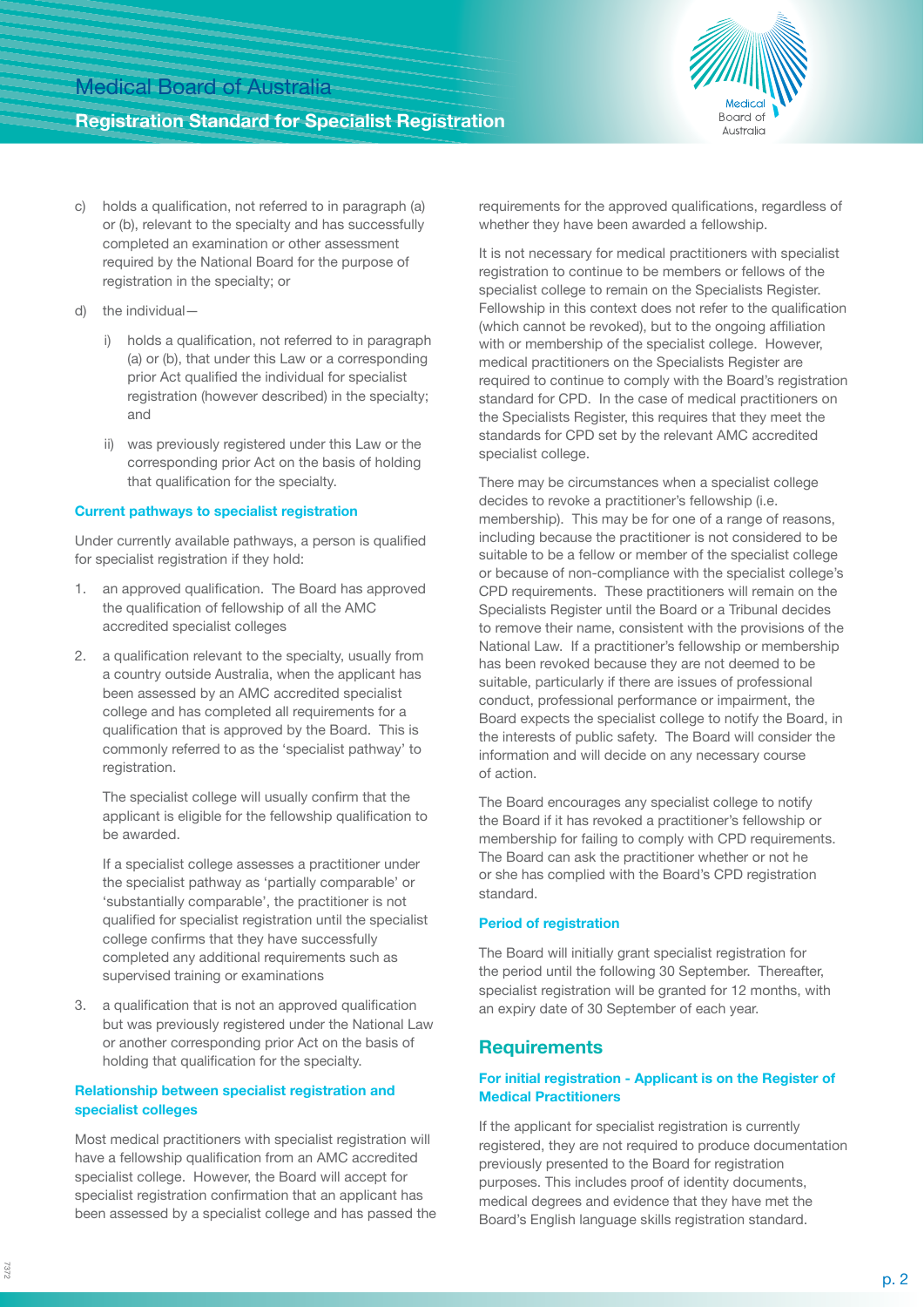# Medical Board of Australia

## **Registration Standard for Specialist Registration**



Applicants are required to complete an application form and submit an original or certified copy of:

- 1. their fellowship qualification or
- 2. confirmation from the relevant specialist college that they have been assessed and have successfully completed all requirements for a qualification that is approved by the Board.

Applicants must provide any other information the Board requires under section 80 to determine whether the applicant is a suitable person to hold specialist registration.

#### **For initial registration - Applicant is not on the Register of Medical Practitioners**

#### **If the applicant is eligible for general registration**

Applicants are required to:

- 1. submit all documentation and meet all the necessary requirements for general registration
- 2. complete an application form for specialist registration and submit an original or certified copy of:
	- a) their fellowship qualification or
	- b) confirmation from the relevant specialist college that they have been assessed and have completed all requirements for a qualification that is approved by the Board.

Applicants must provide any other information the Board requires under section 80 to determine whether the applicant is a suitable person to hold specialist registration.

#### **If the applicant is not eligible for general registration**

Applicants are required to:

1. Present in person to a Board office or authorised delegate with proof of identity consistent with the approved proof of identity requirements published on the Board's website at www.medicalboard.gov.au

Applicants are required to provide certified documentation identifying changes of name, when the name of the applicant is different to the name on the primary degree in medicine and surgery and/or the name used with previous registration authorities

2. Provide evidence of having been awarded a primary degree in medicine and surgery, after completing an approved course of study at a medical school listed in the current International Medical Education Directory (IMED) (online only) of the Foundation for Advancement of International Medical Education and Research, or other publications approved by the Australian Medical Council. An approved course of study means that the applicant must be able to demonstrate that they have completed a medical curriculum of at least four academic years, leading to an entitlement to registration in the country issuing the degree to practise clinical medicine

- 3. Provide evidence of application for primary source verification of medical qualifications from the Educational Commission for Foreign Medical Graduates International Credentials Service (EICS). The Board may take action under Part 8 of the National Law if the practitioner's medical qualifications are not verified. The New South Wales Medical Council may take action under the relevant law in that jurisdiction
- 4. Provide evidence of successful completion of a period of internship or comparable, consistent with guidelines issued from time to time by the Board
- 5. Provide evidence of English language skills that meets the Board's English language skills registration standard
- 6. Provide evidence of work practice history that meets the Board's recency of practice registration standard. This must include a resume that describes the applicant's full practice history and any specific clinical training undertaken. Any gaps and/or overlaps in practice history from the date of qualification to the present must be included and explained
- 7. Provide details of registration history including certificates of good standing/registration status from each registration authority with which the applicant has been registered in the previous 10 years (supplied where possible directly to the Board from the relevant registration authority)
- 8. Satisfactorily complete a criminal history check undertaken by the Board that meets the Board's criminal history registration standard
- 9. Confirm that they will comply with the Board's professional indemnity insurance registration standard
- 10. Submit an application for specialist registration. including an original or certified copy of:
	- a) the fellowship qualification or
	- b) confirmation from the relevant specialist college that the applicant has been assessed and has completed all requirements for a qualification that is approved by the Board.
- 11. Any other information the Board requires under section 80 to determine whether the applicant is a suitable person to hold limited registration.